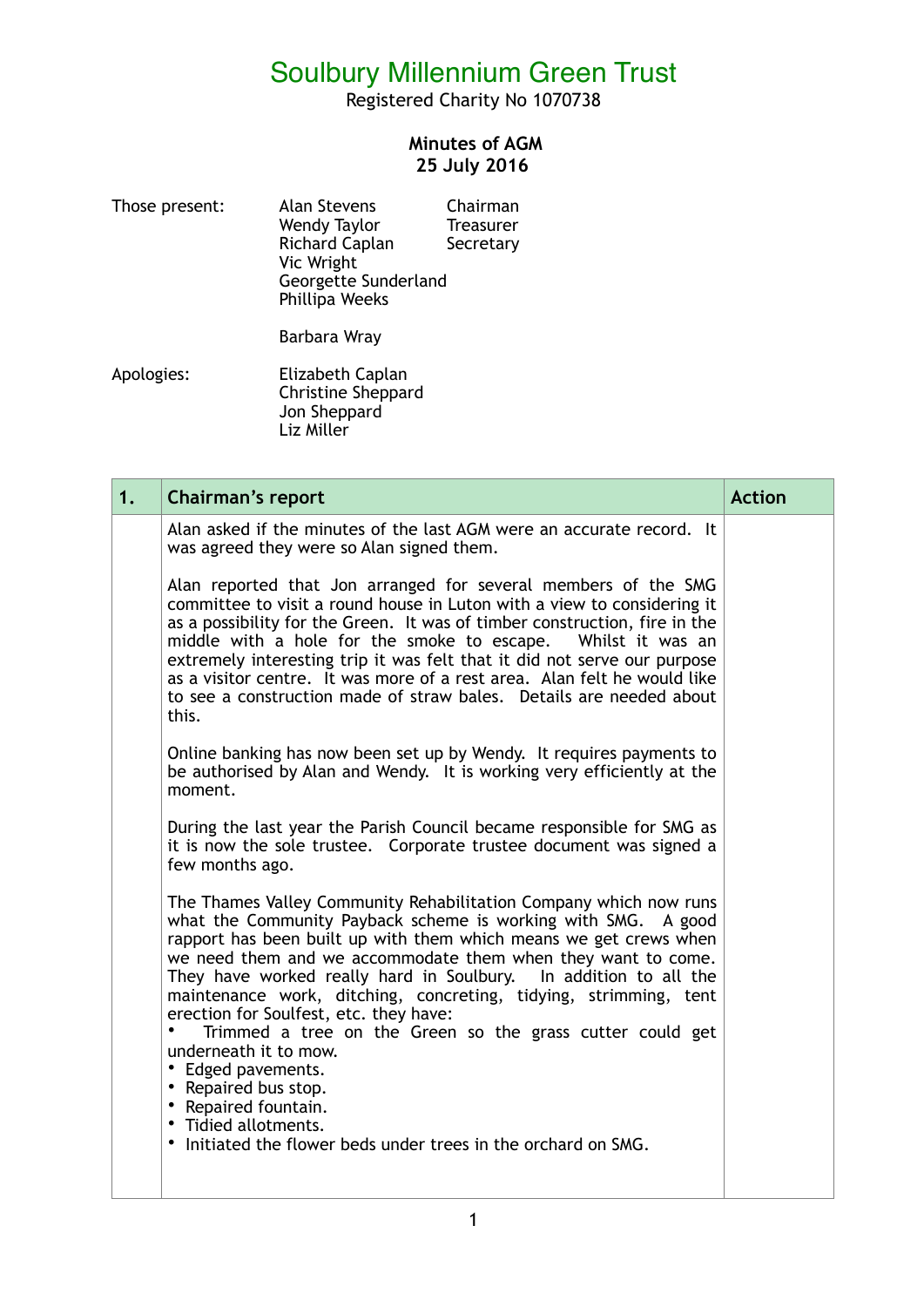Registered Charity No 1070738

|    | Fundraising/events:<br>- 100 Club continues but is not fully subscribed yet<br>- The 2015 Bonfire Night was a big success raising £400<br>- The Quiz Night was very successful raising £528<br>- Soulfest was again successful. Attendance not as good as 2015 as we<br>were competing with three other local events.<br>- 2 events had to be cancelled - the Race Night and the Schools<br>Festival.<br>- The Easter Egg hunt was very well supported despite the weather<br>and got people onto SMG. It was noted that footfall to SMG is<br>continuing to increase which is what it is intended for and whilst<br>events were put on to make some money, they were also put on to<br>raise awareness of the lovely place it has become.<br>- SMG now receiving monies from the AVDC Lottery Fund - need to<br>encourage more people to support it. SMG is also associated with<br>Give as you Live.<br>- We have received a lot of donations of handtools.<br>Alan reported that we have purchased 2 x quick assembly marquees<br>and 1 large marquee which requires a team to erect it but it is very<br>substantial and was used for Her Majesty's 90 <sup>th</sup> celebration and<br>Soulfest. Sadly, the storage shed was broken into and the Allan Scythe<br>and mower were stolen. An insurance claim was made and<br>replacement machinery bought.<br>SMG and the Parish Council went 50/50 on the purchase of an<br>EcoToilet. It blends well into SMG BUT it has been badly abused so it is<br>now locked overnight which, for the moment, seems to have improved<br>the situation. However a watching brief is being kept.<br>A lot has been achieved but there are still projects to do such as:<br>Complete a risk assessment<br>Clear the pond areas to create a water feature.<br>Detail the visitor centre, price up and apply for funding via Community<br>Chest which ceases in 2017.<br>WW1 Memorial Garden via Centenary Fields - probably in the annex.<br>Alan thanked Georgette and Phillipa for their efforts on the flower<br>beds, Wendy for all the support systems she has put in place that<br>keeps the admin working smoothly and Richard for all the work he has<br>done everywhere on SMG.<br>Alan submitted this as his report and for it to be adopted. All present<br>agreed. |               |
|----|----------------------------------------------------------------------------------------------------------------------------------------------------------------------------------------------------------------------------------------------------------------------------------------------------------------------------------------------------------------------------------------------------------------------------------------------------------------------------------------------------------------------------------------------------------------------------------------------------------------------------------------------------------------------------------------------------------------------------------------------------------------------------------------------------------------------------------------------------------------------------------------------------------------------------------------------------------------------------------------------------------------------------------------------------------------------------------------------------------------------------------------------------------------------------------------------------------------------------------------------------------------------------------------------------------------------------------------------------------------------------------------------------------------------------------------------------------------------------------------------------------------------------------------------------------------------------------------------------------------------------------------------------------------------------------------------------------------------------------------------------------------------------------------------------------------------------------------------------------------------------------------------------------------------------------------------------------------------------------------------------------------------------------------------------------------------------------------------------------------------------------------------------------------------------------------------------------------------------------------------------------------------------------------------------------------------|---------------|
| 2. | Treasurer's report                                                                                                                                                                                                                                                                                                                                                                                                                                                                                                                                                                                                                                                                                                                                                                                                                                                                                                                                                                                                                                                                                                                                                                                                                                                                                                                                                                                                                                                                                                                                                                                                                                                                                                                                                                                                                                                                                                                                                                                                                                                                                                                                                                                                                                                                                                   | <b>Action</b> |
|    | Wendy issued fully audited Final Accounts to all present and when<br>through some of the numbers. She stressed that the accounts covered<br>May 2015 to end April 2016 so she was reporting on events not included<br>in the Chairman's report as that covered July 2015 and July 2016.                                                                                                                                                                                                                                                                                                                                                                                                                                                                                                                                                                                                                                                                                                                                                                                                                                                                                                                                                                                                                                                                                                                                                                                                                                                                                                                                                                                                                                                                                                                                                                                                                                                                                                                                                                                                                                                                                                                                                                                                                              |               |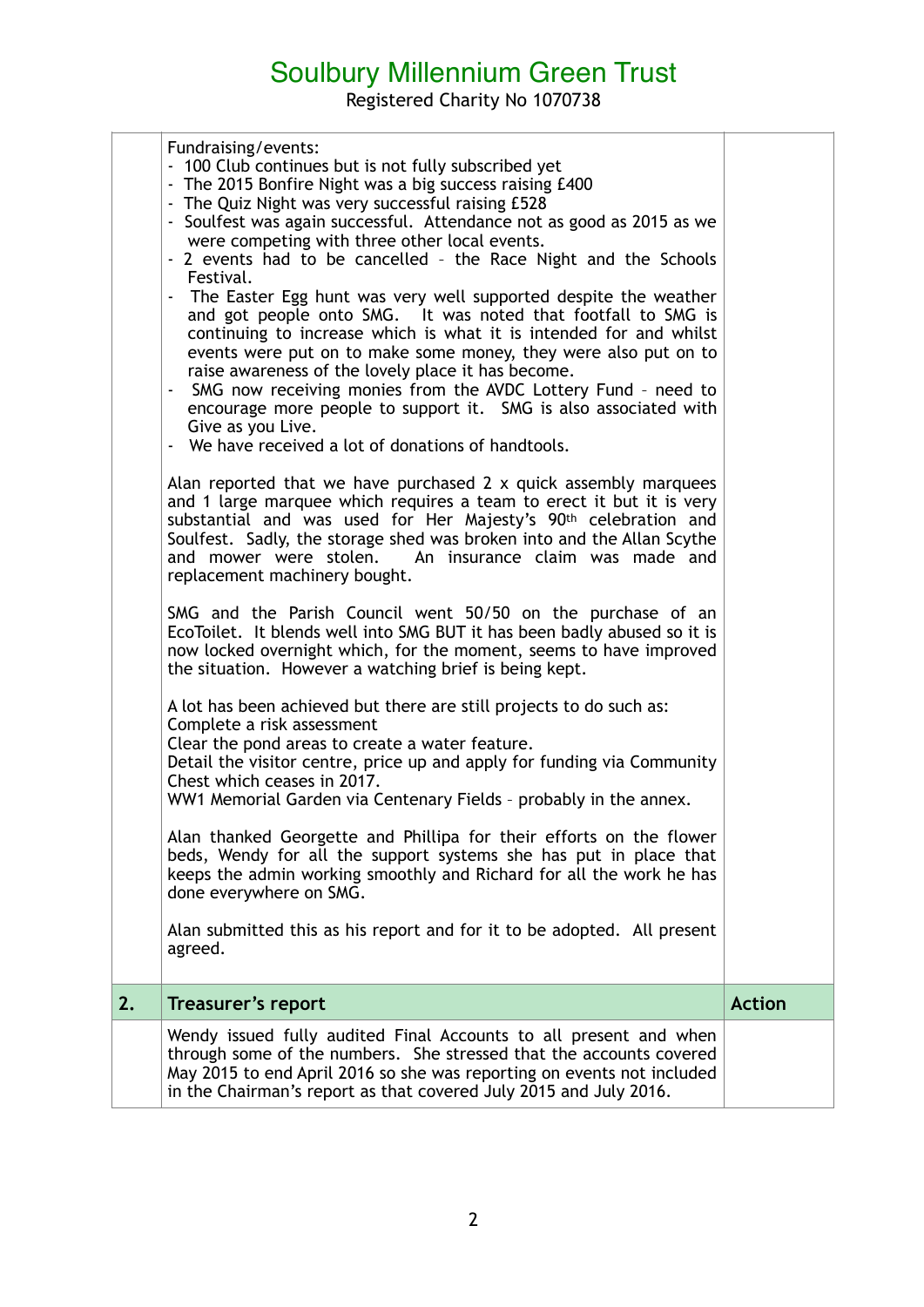Registered Charity No 1070738

|    | - Fundraising was up from £413 to £3,219<br>Printing, postage and stationery up from £142 to £294 due to<br>consumables for the new laser printer.<br>Sundry expenses were up from £142 to £554 to cover the cost of<br>transport for the container.<br>£800 donation made to Head lst which was 50% of the profit<br>from Soulfest 2105.<br>Maintenance costs have decreased by £182 to £702.<br>- There was an excess of expenditure over income of £2,606.<br>The accumulated fund on the Balance Sheet is down by £2,606<br>to £47,297.<br>Depreciation for 2016 is up from £632 to £3,735 as we have<br>$\blacksquare$<br>purchased many large items this year, some to replace items<br>stolen.<br>Wendy also reported that she created/built the SMG website. She has<br>used Namesco to host the site. They provide statistics on the use of<br>the site and it appears that hits on the site increase each month. Hits<br>are coming from within the UK, USA, Germany, Ireland, Seychelles,<br>Brazil, Denmark, France, EU and Sri Lanka.<br>Wendy submitted this as her report and for it to be adopted.<br>All<br>present agreed. |               |
|----|----------------------------------------------------------------------------------------------------------------------------------------------------------------------------------------------------------------------------------------------------------------------------------------------------------------------------------------------------------------------------------------------------------------------------------------------------------------------------------------------------------------------------------------------------------------------------------------------------------------------------------------------------------------------------------------------------------------------------------------------------------------------------------------------------------------------------------------------------------------------------------------------------------------------------------------------------------------------------------------------------------------------------------------------------------------------------------------------------------------------------------------------|---------------|
| 3. | <b>Election of officers</b>                                                                                                                                                                                                                                                                                                                                                                                                                                                                                                                                                                                                                                                                                                                                                                                                                                                                                                                                                                                                                                                                                                                  | <b>Action</b> |
|    | All officers stood down. Alan said he was happy to stand again as<br>Chairman. Vic proposed Alan as Chairman, Georgette seconded the<br>proposal, motion carried.<br>Alan proposed Wendy to stay as Treasurer and this was seconded by<br>Vic, motion carried.<br>Discussion carried out about the role of Secretary. Wendy was happy<br>to take the role as Secretary if Richard was happy to stand down. He<br>was more than happy about this. This arrangement was agreed by<br>those present. Post meeting note: Wendy chatted to Elizabeth about<br>continuing with posters for events. Elizabeth was more than happy to<br>support events in this way and to continue with running the 100 Club.                                                                                                                                                                                                                                                                                                                                                                                                                                       |               |
| 4. | <b>Public participation</b>                                                                                                                                                                                                                                                                                                                                                                                                                                                                                                                                                                                                                                                                                                                                                                                                                                                                                                                                                                                                                                                                                                                  |               |
|    | Barbara was thanked for attending the AGM. Alan asked if she<br>had any questions.<br>Barbara commented that she felt the breathing 'space'<br>was shrinking due to the tress taking over. A plan for<br>dealing with this was discussed.<br>Barbara asked why the annex was closed to walkers. It<br>۰.<br>was explained that there are many plans to improve the<br>area, to make it a WW1 Memorial Garden, etc. Due to the<br>lack of volunteers other areas of the SMG had to take<br>precedence but the annex is not forgotten. Barbara<br>suggested a 'Work in Progress' sign be erected so walkers<br>would understand why the gate has been closed.                                                                                                                                                                                                                                                                                                                                                                                                                                                                                  |               |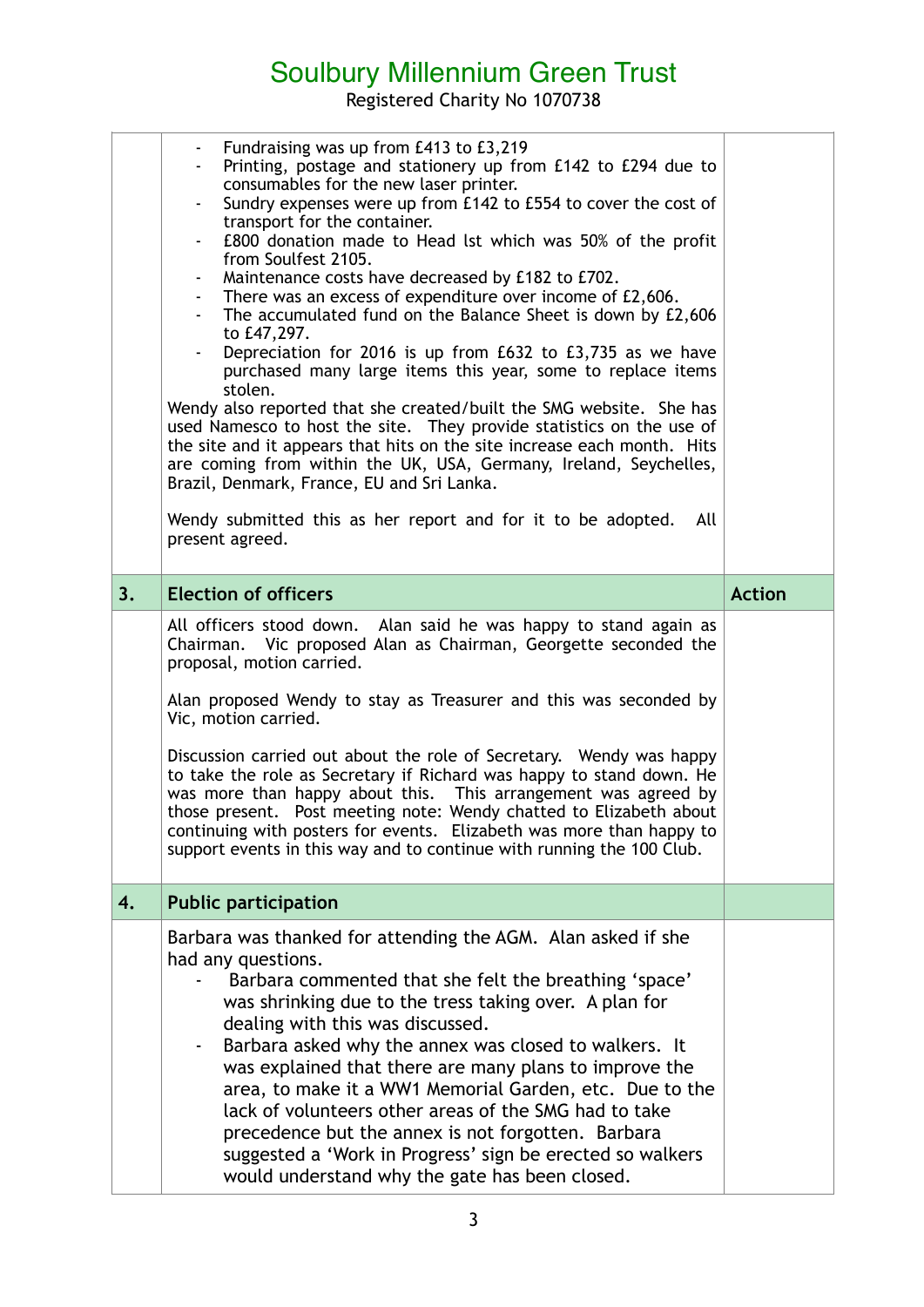Registered Charity No 1070738

|    | - Barbara commented on the presence of Ragwort and what<br>is to be done about it. It is a notifiable weed. It needs<br>pulling up and everyone present was happy for this to be<br>done but the weed needs to be burnt and not put onto the<br>compost area at the SMG. Alan did comment that<br>pollinators do use Ragwort but as it is a weed that can<br>produce severe liver issue for animals and humans (hence<br>its status) the pollinators can use all the other plants at<br>the SMG.<br>- Barbara raised the issue of placing of dog bins. This is,<br>however, a parish council issue and Vic took that on to<br>deal with through the PC. |               |
|----|---------------------------------------------------------------------------------------------------------------------------------------------------------------------------------------------------------------------------------------------------------------------------------------------------------------------------------------------------------------------------------------------------------------------------------------------------------------------------------------------------------------------------------------------------------------------------------------------------------------------------------------------------------|---------------|
| 5. | Any other business                                                                                                                                                                                                                                                                                                                                                                                                                                                                                                                                                                                                                                      | <b>Action</b> |
|    | There being no further business the AGM closed at 20:55                                                                                                                                                                                                                                                                                                                                                                                                                                                                                                                                                                                                 |               |
| 6. | Date of next AGM                                                                                                                                                                                                                                                                                                                                                                                                                                                                                                                                                                                                                                        | <b>Action</b> |
|    | The date of the next AGM will be 24 July 2017 19:30 at the<br>Village Hall.                                                                                                                                                                                                                                                                                                                                                                                                                                                                                                                                                                             |               |

#### **Minutes of meeting 25 July 2016**

| 1. | Previous minutes and matters arising                                                                                                                                                    | <b>Action</b> |
|----|-----------------------------------------------------------------------------------------------------------------------------------------------------------------------------------------|---------------|
|    | Minutes of the last meeting agreed as correct and signed by Alan.                                                                                                                       |               |
|    | The 'Get Well' card was obtained and given to Dave. Dave updated<br>Richard on the progress of his daughter after her operation and it<br>appears things are going the right direction. |               |
|    | Japanese Knotweed: Still on the agenda with TfB who need to deal<br>with it at the right time of the year.                                                                              |               |
| 2. | Finance report/income from events                                                                                                                                                       |               |
|    | Current account balance:<br>£1,177.17<br>£4,959.93<br>Deposit account balance:<br>£25.88<br>Petty Cash:                                                                                 |               |
|    | Vale Lottery for July £26. Deposit from Harding £50, need to check<br>with Michele that this is money from one of the silent auctions for<br>Soulfest.                                  |               |
|    | Payment for Namesco for our domain name for the website of £16.79<br>for a year.                                                                                                        | Wendy         |
| 3. | Work in progress                                                                                                                                                                        |               |